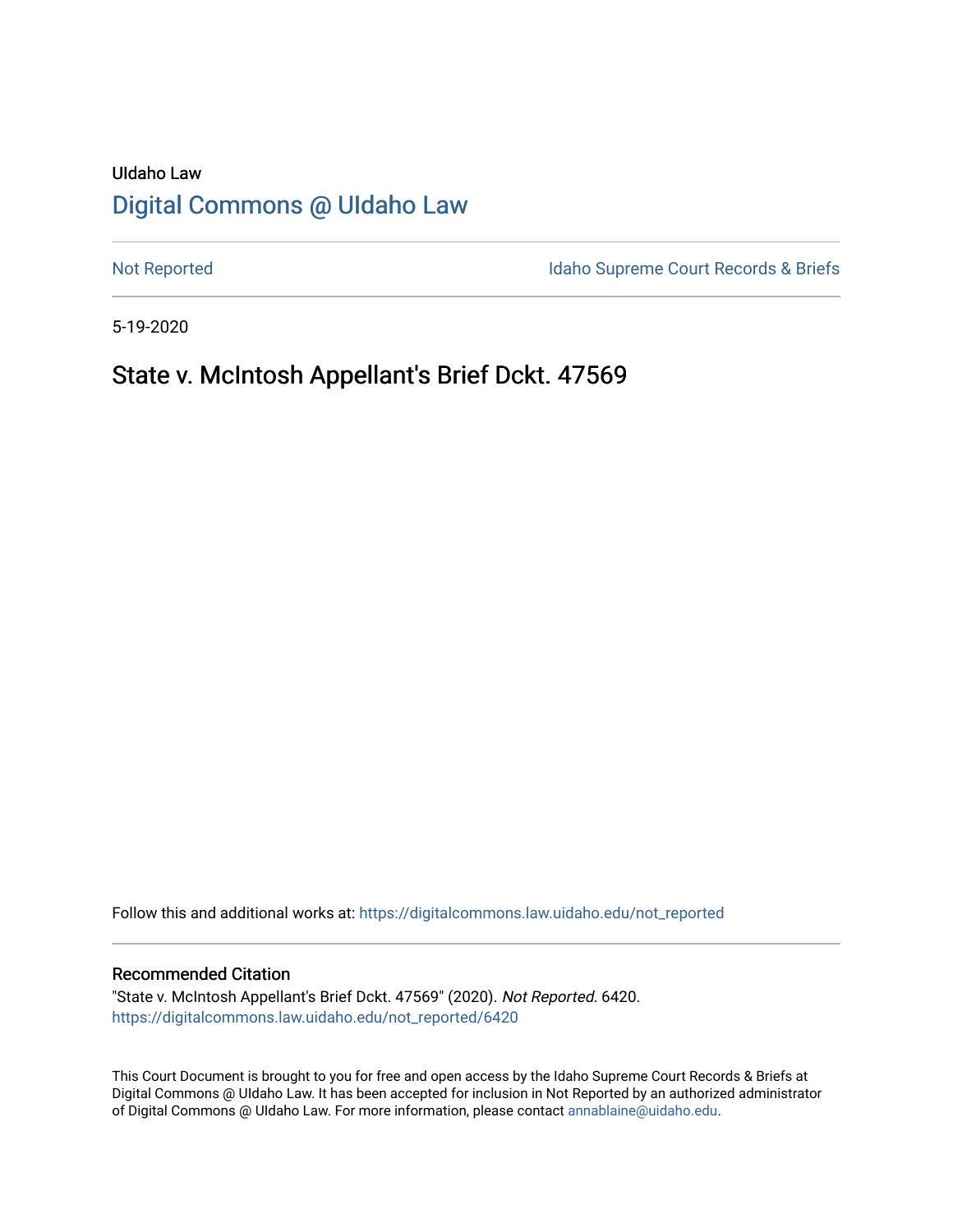Electronically Filed 5/19/2020 7:37 AM Idaho Supreme Court Karel Lehrman, Clerk of the Court By: Brad Thies, Deputy Clerk

ERIC D. FREDERICKSEN State Appellate Public Defender I.S.B. #6555

JASON C. PINTLER Deputy State Appellate Public Defender I.S.B. #6661 322 E. Front Street, Suite 570 Boise, Idaho 83702 Phone: (208) 334-2712 Fax: (208) 334-2985 E-mail: documents@sapd.state.id. us

## IN THE SUPREME COURT OF THE STATE OF IDAHO

| STATE OF IDAHO,       |                              |
|-----------------------|------------------------------|
|                       | NO. 47569-2019               |
| Plaintiff-Respondent, |                              |
|                       | ADA COUNTY NO. CR01-17-53358 |
| V.                    |                              |
|                       |                              |
| AARON DEAN MCINTOSH,  | <b>APPELLANT'S BRIEF</b>     |
|                       |                              |
| Defendant-Appellant.  |                              |
|                       |                              |

## STATEMENT OF THE CASE

Nature of the Case

The State charged Aaron McIntosh with two counts of attempted strangulation, one count of felony domestic violence, and one count of aggravated assault. A jury acquitted Mr. McIntosh of the attempted strangulation and aggravated assault charges, but found him guilty of felony domestic violence. The district court sentenced Mr. McIntosh to a unified term of ten years, with three years fixed, declining to place him on probation. Mr. McIntosh asserts the district court abused its discretion by failing to place him on probation.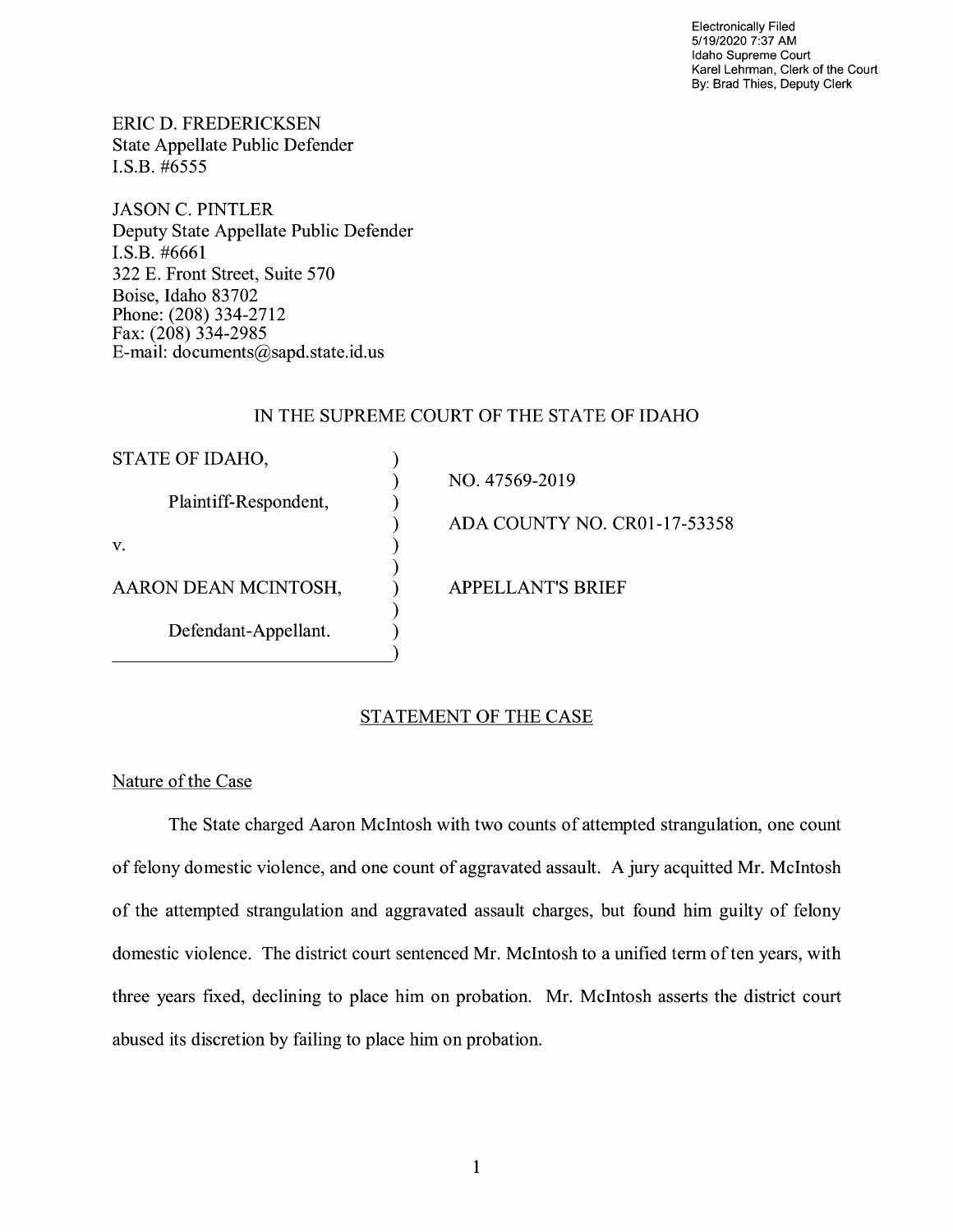## Statement of the Facts & Course of Proceedings

The State filed an amended complaint accusing Mr. McIntosh of committing two counts of attempted strangulation, one count of felony domestic violence, and one count of aggravated assault. **(R.,** pp.36-38.) Mr. McIntosh waived his right to a preliminary hearing, was bound over into the district court, and an information was filed charging him with these crimes. **(R.,** pp.43- 47, 50-52.) A jury acquitted Mr. McIntosh of the attempted strangulation and aggravated assault charges, but found him guilty of felony domestic violence. (R., pp.287-88.)

During the sentencing hearing, the State asked the district court to impose a unified term of ten years, with four years fixed (Tr. 10/11/19, p.293, Ls.2-8), while Mr. McIntosh asked the court to impose a suspended ten years sentence, with three years fixed, and to place him on probation (Tr. 10/11/19, p.302, Ls.6-13). The district court imposed a unified term of ten years, with three years fixed, but declined to place Mr. McIntosh on probation. (R., pp. 295-99; Tr. 10/11/19, p.310, Ls.14-19.) Mr. McIntosh filed a timely Notice of Appeal. (R., pp.311-13.)

#### ISSUE

Did the district court abuse its discretion by failing to place Mr. McIntosh on probation, in light of the mitigating factors that exist in his case?

#### ARGUMENT

## The District Court Abused Its Discretion By Failing To Place Mr. Mcintosh On Probation, In Light Of The Mitigating Factors That Exist In His Case

Mr. McIntosh asserts that the district court abused its discretion by failing to place him on probation. The decision whether to place a defendant on probation is left to the sound discretion of the sentencing court. Where a defendant contends that the sentencing court abused its discretion, the appellate court will conduct an independent review of the record considering the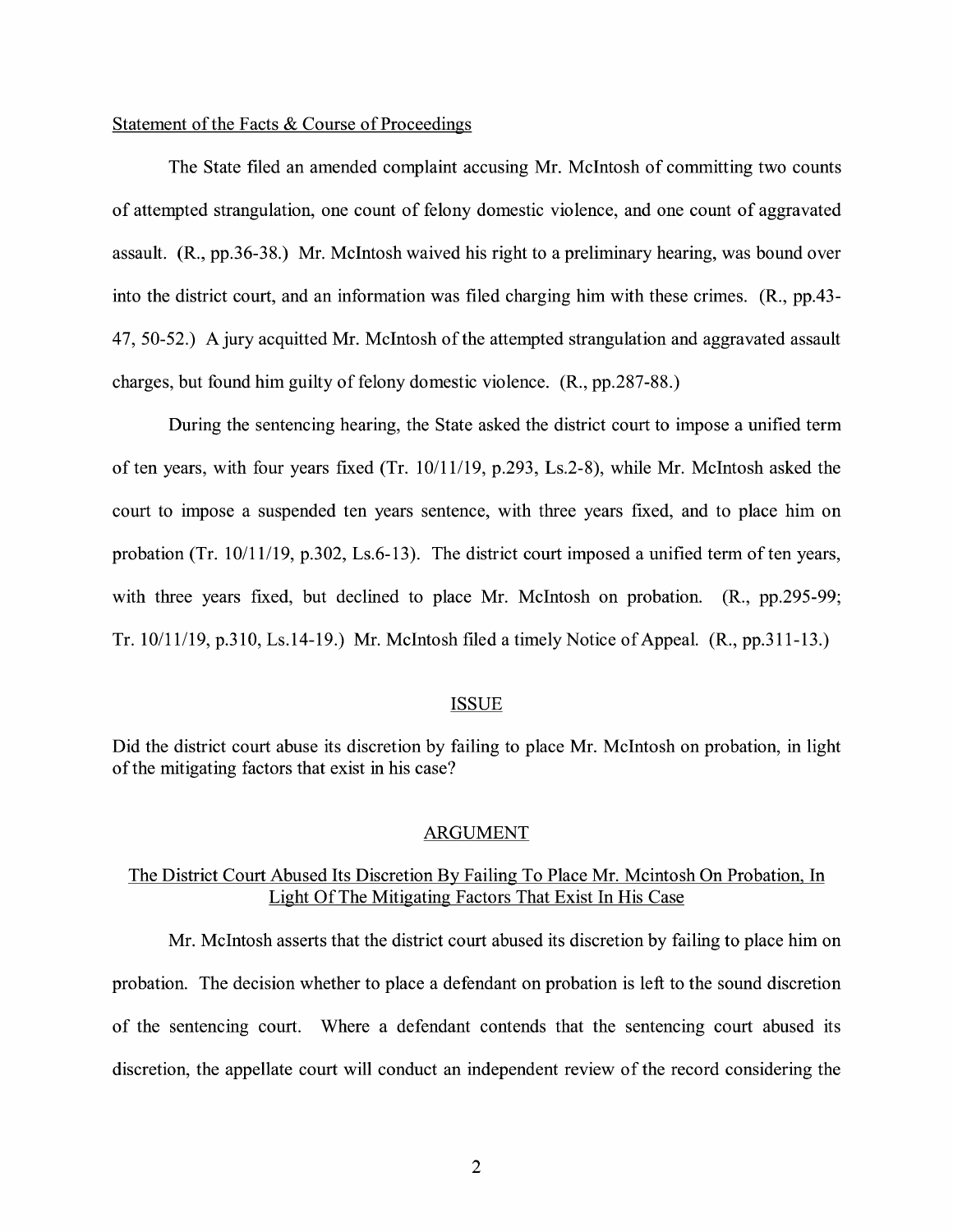nature of the offense, the character of the offender, and the protection of the public interest. The governing criteria or objectives of criminal punishment are: (1) protection of society; (2) deterrence of the individual and the public generally; (3) the possibility of rehabilitation; and (4) punishment or retribution for wrongdoing.

Mr. McIntosh testified in his own defense, admitting that he struck his ex-wife during an argument about money (although claiming it was in self-defense), but denying that he had attempted to strangle or threaten her. (Tr.  $6/4/19$ , p.70 – p.108, L.19.) The jury apparently rejected Mr. McIntosh's self-defense claim, but found him not guilty of the other charges. **(R.,** pp.287-88.) Nevertheless, Mr. McIntosh told the PSI writer that he felt ashamed of his actions, and guilty for the difficulties he put his ex-wife and his family through.  $(PSI, p.5)^1$ Mr. McIntosh enjoys the support of his family, and his mother and grandmother both wrote letters in support ofhim. **(R.,** pp.39-40.)

Mr. McIntosh recognizes that "there is 'something within that's causing [him] to feel angry,"' and he believes that he needs to learn coping skills. **(PSI,** p.6.) During the sentencing hearing, Mr. McIntosh again apologized for his actions, specifically apologizing to the victim, and he explained to the court that his actions were not done with ill intent, but in a moment of panic, and that he was trying to be a better person. (Tr.  $10/11/19$ , p.307, L.8 – p.308, L.4.) Idaho courts recognize that remorse for one's actions, coupled with the desire for treatment, and support of family, are all mitigating factors that should counsel a court to impose a less severe sentence. *See State v. Shideler,* 103 Idaho 593 (1982); *State v. Alberts,* 121 Idaho 204 (Ct. App. 1991); *State v. James,* 112 Idaho 239 (Ct. App. 1986). In light of the mitigating factors that exist

 $1$  Citations to the Presentence Investigation Report and its attached documents will use the designation "PSI," and the page numbers associated with the 1,009-page electronic file containing those documents.